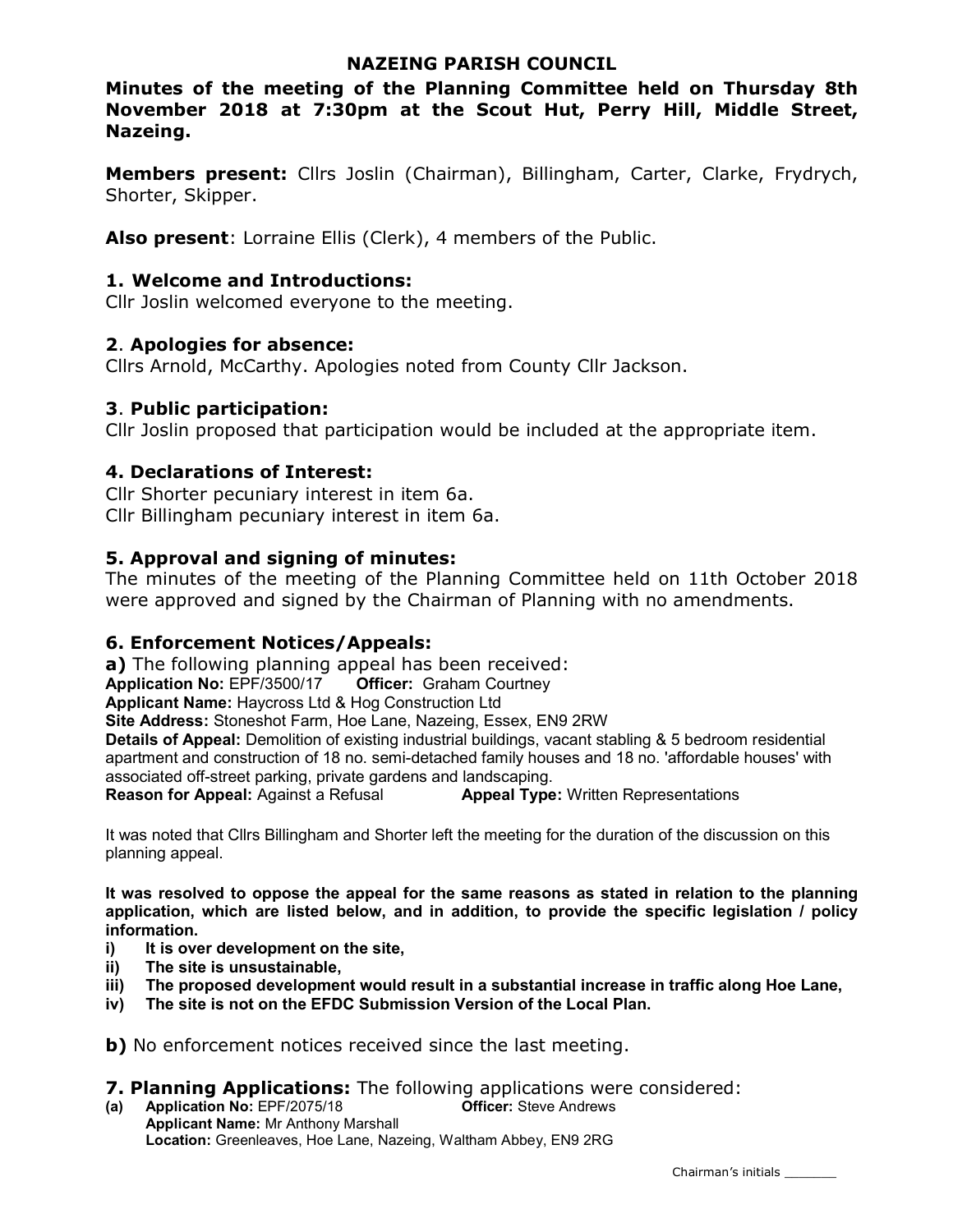Proposal: Demolition of the existing bungalow and the erection of a replacement one and a half storey dwelling.

It was noted that a letter of objection has been received from a resident.

Following discussion, Cllr Frydrych proposed no objection to the application. Five Cllrs voted in favour of the proposal of no objection, one Cllr voted against the proposal (Cllr Billingham) and one Cllr abstained.

#### Resolved – no objection.

(b) Application No: EPF/2681/18 CLD Officer: Alastair Prince Applicant Name: Mr Malcolm Travers Location: Denver Lodge Farmhouse, Waltham Road, Nazeing, Waltham Abbey, EN9 2EB

Proposal: Certificate of Lawful Development for existing use of dwelling house without compliance of agricultural tie in excess of ten years.

Resolved – provided that the applicant supplies evidence that the occupation of the dwelling has not been limited to a person solely or mainly working in the locality in agriculture or in forestry, or a widow or widower of such a person, and to any resident dependants, then the Council would have no objection.

(c) Application No: EPF/2705/18 Officer: Steve Andrews Applicant Name: Mr Ian Moore Location: 147 Old Nazeing Road, Nazeing, Waltham Abbey, Broxbourne, EN10 6QU

Proposal: Single storey rear extension, front dormer & new pitched roof to existing porch.

Resolved - no objection.

(d) Application No: EPF/2629/18 PN Officer: Steve Andrews Applicant Name: Mr A Chiazza Location: Packing shed, Coronation Nursery, Hoe Lane, Nazeing, Waltham Abbey, EN9 2RN

Proposal: Prior approval application for proposed change of use of Agricultural Building to a dwelling house (C3).

It was noted that a letter of objection has been received from a resident.

Resolved – It is noted that the Council may be precluded from objecting to the application as it is a prior approval application. If permission is granted, the Council suggests that it be subject to the following conditions:

- i) The dwelling house is only used for agricultural workers employed at Coronation nursery
- ii) The caravans are removed from the site.
- (e) Application No: EPF/2739/18 Officer: Sukhvinder Dhadwar Applicant Name: Mr John Payne Location: Broxlea Nursery, Nursery Road, Nazeing, Waltham Abbey, EN9 2JE

Proposal: Application for Removal of Condition 2 for EPF/1956/17. Condition 2 - Plan Numbers (Erection of 4 no. four bed houses and garages). To revise position of dwellings slightly.

The applicant's representative explained the reason for the revision to the position of the dwellings, which was to enable the neighbouring property to have a garden.

### Resolved – no objection.

 (f) Application No: EPF/2768/18 Officer: Alastair Prince Applicant Name: Mr Lee Kerswell Location: 2 Tovey Close, Nazeing, Waltham Abbey, EN9 2LY

Proposal: Two storey side & rear extension.

Following a brief discussion, it was proposed no objection to the application. Five Cllrs voted in favour of the proposal of no objection, one Cllr voted against the proposal and one Cllr abstained.

#### Resolved – no objection.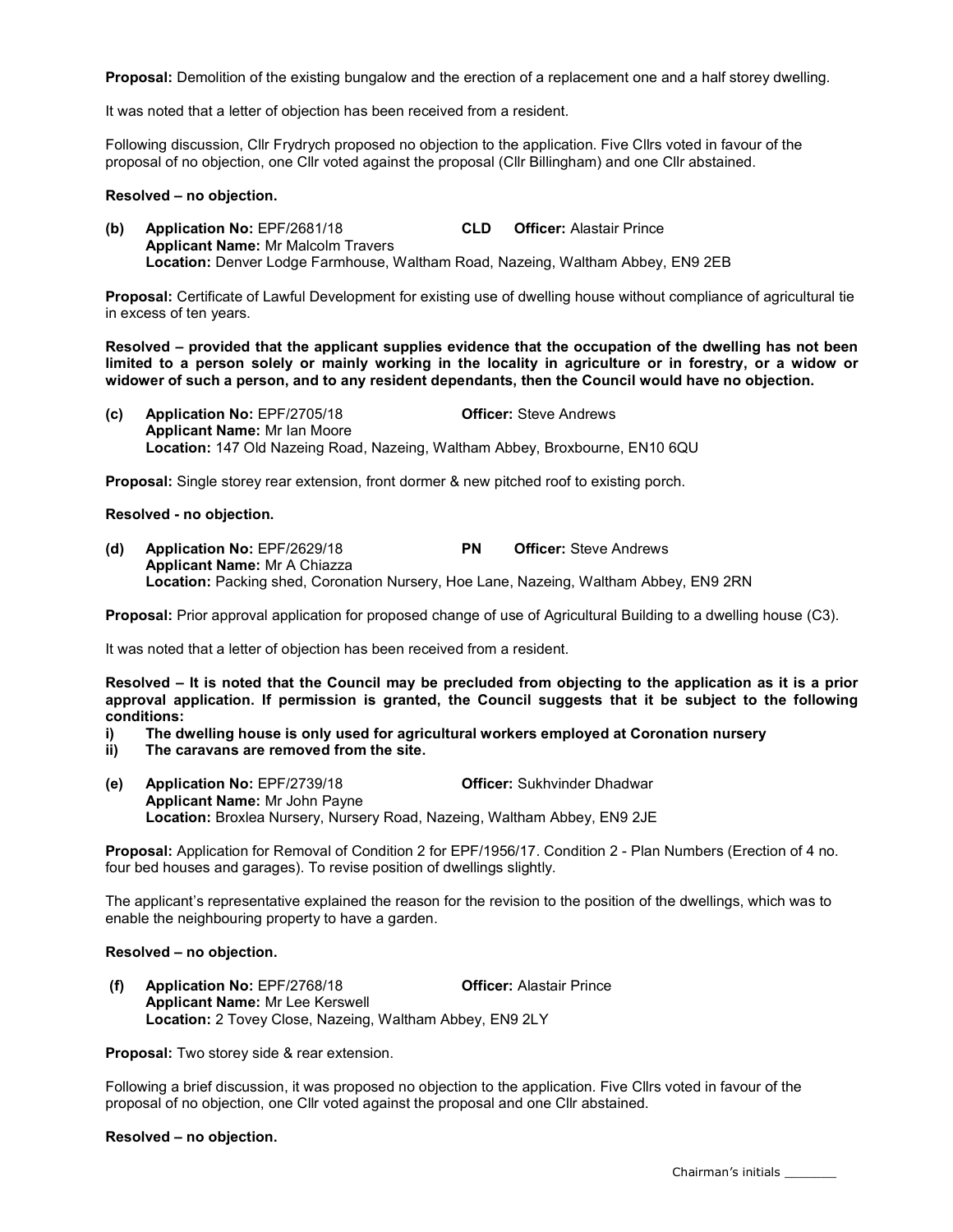# 8. Social Media. KC

Having attended the Social Media course, Cllr Carter explained the purpose of a Facebook page, which would be to post Council information for the residents of Nazeing. The aim being that the Council would have their own Facebook page instead of using the Nazeing Information and Sharing Facebook page. It can be set up so that the public would not be able to comment. Photos of events can be posted. Basic surveys could be conducted. After discussion, the public should be able to comment, providing inappropriate comments were removed. A social media policy is also required.

It was resolved to introduce a Nazeing Parish Council Facebook page, initially for Cllr members only and the administrators would be Cllrs Carter, Billingham and Clarke and the Clerk.

It was agreed the Facebook page and social media policy would be created and drafted by Cllrs Carter, Billingham and Clarke. Action Cllrs Carter, Billingham and Clarke.

It was agreed that the Facebook page and social media policy would be reviewed at the next Full Council meeting.

# 9. Former Total Site Redevelopment. CS

Cllr Shorter circulated an update on the redevelopment on 07/11/18. Top floor roof joists are now all completed with trimmer for stairs and are part boarded, for all 6 units. Building inspector has visited and has signed off. The shell, core and the roof trusses are all completed. Unfortunately, the site has been broken into and items have been stolen.

Cllr Shorter discussed the topping out party and it was agreed that it would be preferable to be able to view the houses internally and also once the scaffolding had been removed. Date to be advised.

Cllr Shorter asked that his update reports are forwarded to the District Cllrs.

# 10. Community Christmas Tree. SC

Cllr Clarke advised that she has been in contact with Revd Helen Gheorghiu Gould, who is hoping to obtain a Christmas tree. Cllr Frydrych also advised that he may be able to provide a tree. Site is potentially at St Giles car park, although some ground clearance would be required. No objection was made to use the Councils groundsman to assist if necessary. Concerns were raised over the potential theft of the tree and items on it. Several alternative site suggestions were made. Cllr Clarke will continue discussions with Revd Helen Gheorghiu Gould.

# 11. Communications:

The following communications were considered:

a) Letter from owner of Stoneshot Farm (Haycross Limited) regarding information on planning applications and status of the site. It was noted that this letter has been sent to residents of Hoe Lane, all the Cllrs and the Clerk.

Cllr Clarke spoke about the letter and stated that she believes the Council should on this occasion, respond to the letter which was exceptional in its wording. Cllr Clarke stated that it was the role of the Council to represent and be accountable to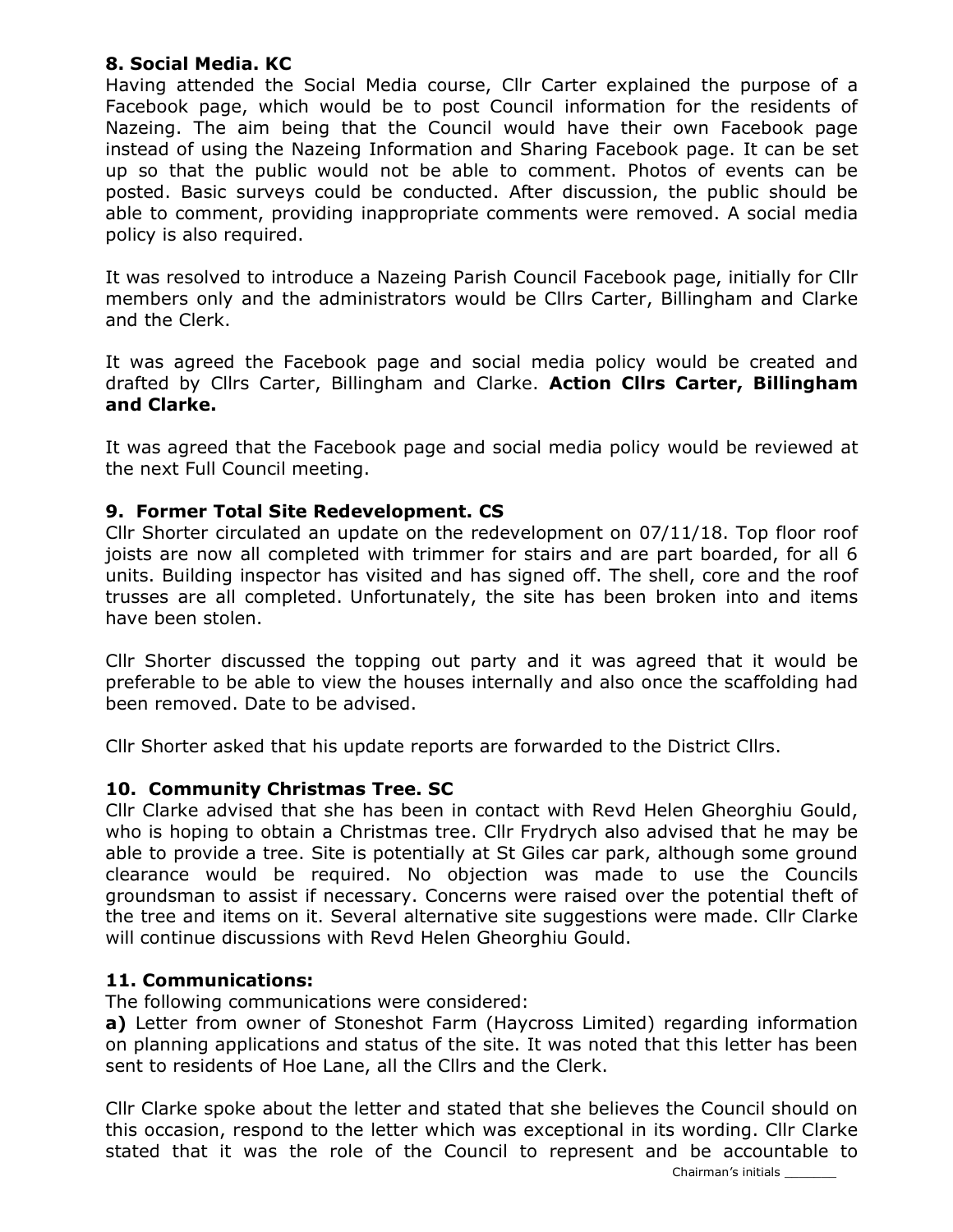residents. If trust has been built between the Council and the community, then it is more likely that the community will respect planning decisions made by the Council. Consequently, Cllr Clarke had produced a suggested draft response for the Councils consideration.

It was the view of Cllr Shorter that the Council should not reply. Following discussion, several Cllrs expressed agreement with Cllr Shorter.

In particular, Cllr Frydrych was concerned that if the Council were to reply to this letter than potentially the Council could have many letters of this type to respond to.

Some Cllrs considered that a suitable response should be sent.

A resident explained her concern with receiving the letter and how she felt threatened having received it.

Cllr Joslin proposed that the Council does not respond to Haycross Limited. It should be minuted that the letter and whether to respond to it, was discussed at length and that the Council finds that it could be construed as intimidating. Cllr Frydrych seconded the proposal.

Cllr Clarke then put forward an alternative proposal that the Council responds to the letter, by sending her latest drafted response to the Monitoring Officer and the Planning department at EFDC. Also that her response should be included in the minutes. Cllr Billingham seconded the proposal.

A vote was taken on the alternative proposal. Two Cllrs (Cllrs Billingham & Clarke) voted in favour of the proposal and five Cllrs voted against the proposal.

A vote was then taken on the original proposal. Five Cllrs voted in favour of the proposal and two Cllrs (Cllrs Billingham & Clarke) voted against the proposal.

It was resolved that the Council was in favour of the original proposal.

The Clerk advised that she normally replies to letters / emails received and confirmed that she would respond as agreed at the meeting.

It was noted that Cllr Frydrych departed from the Council meeting at this point.

b) Letter from resident requesting help regarding Japanese Knotweed on land on Old Nazeing Road. It was resolved that the Council would help and write to organisations as required.

c) Cllr Clarke advised that the Health and Well-being event was held at St Giles hall today (08/11/18), it was well attended, many stalls were available, with a lot of useful information. It was agreed to write a letter to request that the event is held again in Nazeing next year.

### 12. Information Items and other items for next agenda: Information Items:

a) Cllr Billingham has circulated a spreadsheet with planning applications and the decisions of Nazeing and Epping Forest Councils. Her work on behalf of the Council